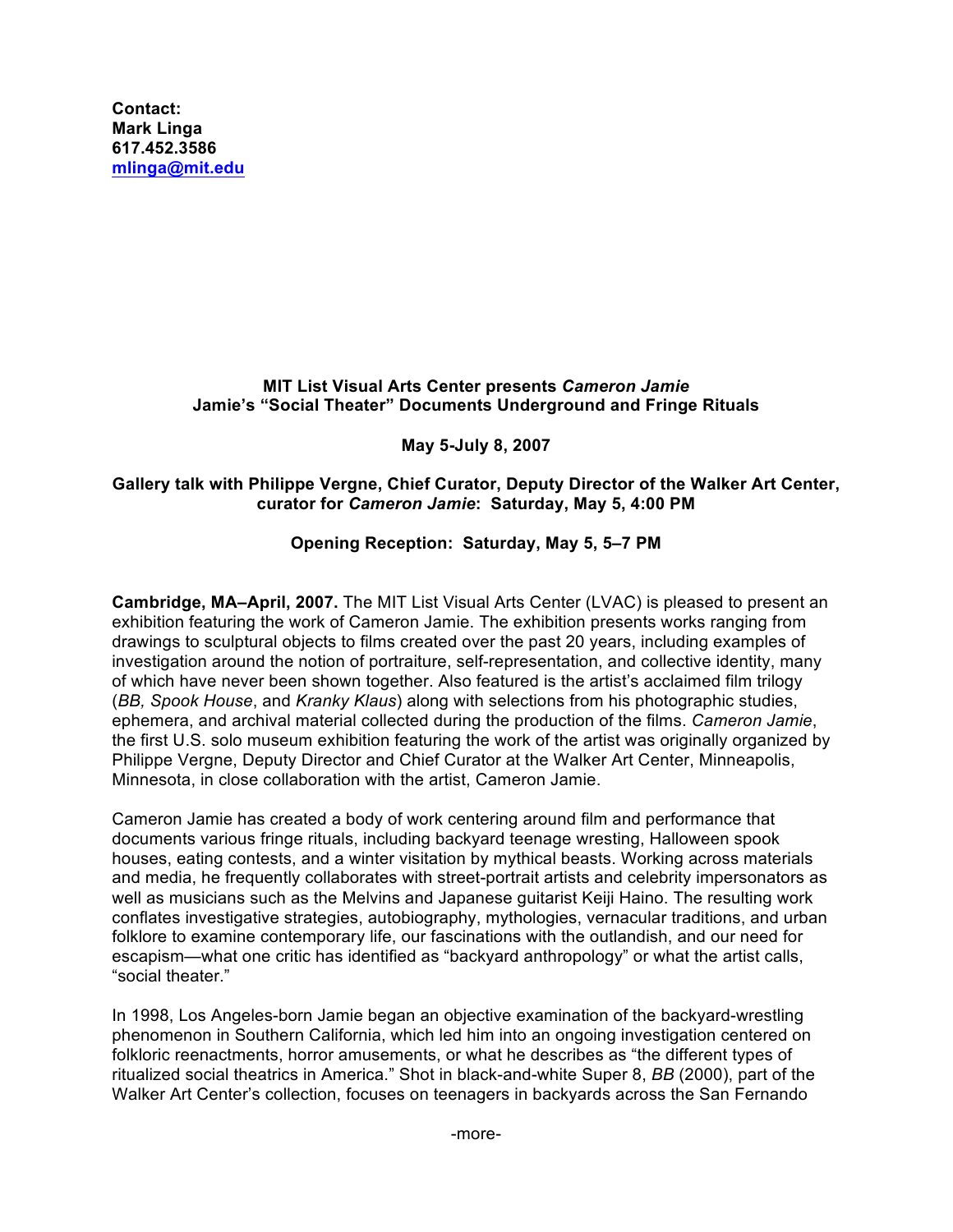Valley as they jump off roofs and throw chairs at each other, reinventing, out of adversity, the codes of mass entertainment wrestling. The second film, *Spook House* (2003), is set in a working-class suburb of Detroit as residents construct haunted houses before Halloween. With the eye of an anthropologist, Jamie documented residents transforming homes, lawns, and abandoned structures into spook houses and cemetery-like environments, trapped between good and evil, moral and immoral, in settings, reminiscent of Danté. The final film of the trilogy, *Kranky Klaus* (2002-2003), chronicles the pagan celebration of Krampus in a snowbound village of Salzburg's Bad Gastein Valley in central Austria, where each year on December 6, villagers congregate in homes awaiting a cortège of mythical elves and men dressed as horned, hairy beasts led by an elder bishop. Their performed grotesque ritual of "accepted" violence provides the cathartic experience of relieving daily abuses.

The humanistic quality of Cameron Jamie's work, his collaborative practice, and his deliberate long-term engagement with his subjects bring to mind the tactics of "cine-ethnography" introduced by ethnographic filmmaker Jean Rouch (1917-2004), a pioneer of cinema vérité. Immersing himself in peripheral elements of contemporary culture, Jamie becomes an ethnographer in search of alternative strategies for understanding and interpreting the layers of our knowledge and cultural structures.

**About the artist:** Cameron Jamie has shown his work at major contemporary art venues and at film festivals in the United States and Europe. Most recently he participated in *Whitney Biennial 2006: Day for Night* at the Whitney Museum of American Art, New York, and La Biennale di Venezia, Festival Internazionale del Teatro. His work has been included in group exhibitions at Cologne Kunstverein; Museum voor Hedendaagse Kunst Antwerpen, Antwerp; Musée du Louvre; Fondazione Sandretto Re Rebaudengo, Torino; Neue Galerie am Landesmuseum Joanneum, Graz; Centre Georges Pompidou, Paris; and Museo Nacional de Arte Reina Sofia, Madrid. Jamie is also represented in the Walker Art Center's collection and his work was included in its 2003 exhibition *How Latitudes Become Forms: Art in a Global Age.*

*Cameron Jamie* is organized by the Walker Art Center, Minneapolis. It is made possible by generous support from Tim Nye and Martha McPhee and John Taft.

agnès b. has generously supported the presentation of this exhibition at the List Visual Arts Center.

agnès b.

Additional support: Massachusetts Cultural Council, Council for the Arts at MIT, and the Phoenix Media/Communications Group.



Directions:

The MIT List Visual Arts Center is located in the Wiesner Building, 20 Ames St., at the eastern edge of the MIT campus. It is in close proximity to Kendall Square, Memorial Drive, and the Longfellow Bridge.

By T, take the red line to the Kendall/MIT stop, follow Main St. west to Ames St., turn left, and walk one block to the cross walk. The MIT List Visual Arts Center housed in a building identifiable by its white gridded exterior, will be on your left. Signage is on the building.